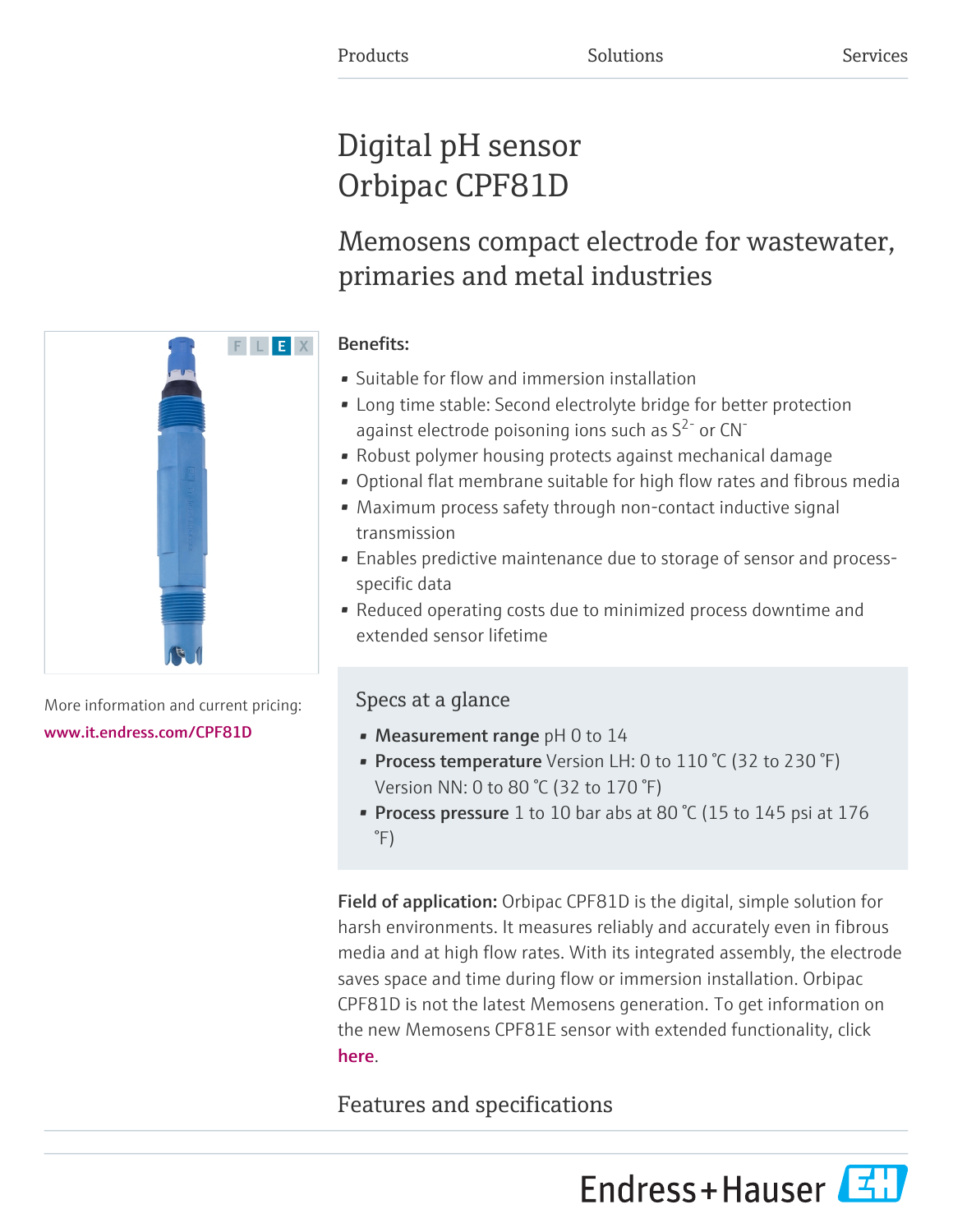### pH Measuring principle

Potentiometric

#### Application

Flotation, leaching, neutralization, outlet monitoring

#### Characteristic

Resistent against electrolyte poisoning and dirt repellent gel-electrode including process connection NPT 3/4"

#### Measurement range

pH 0 to 14

#### Measuring principle

Gel-compact electrode with double chamber reference system, kalium nitrate bridge electrolyte and PTFE-diaphragm

#### Design

Compact electrode in PPS housing with NPT 3/4" process connection

#### **Material**

Housing: PPS pH electrode: lead-free membrane glass Double chamber reference system: KNO3 and KCl/AgCl

#### Dimension

Diameter: 22 mm (0.87 inch) Length (protcetion guard, long shaft): 150 mm (5.91 inch) Length (flat membrane): 140 mm (5.51 inch)

#### Process temperature

Version LH: 0 to 110 °C (32 to 230 °F) Version NN: 0 to 80 °C (32 to 170 °F)

### Process pressure

1 to 10 bar abs at 80 °C (15 to 145 psi at 176 °F)